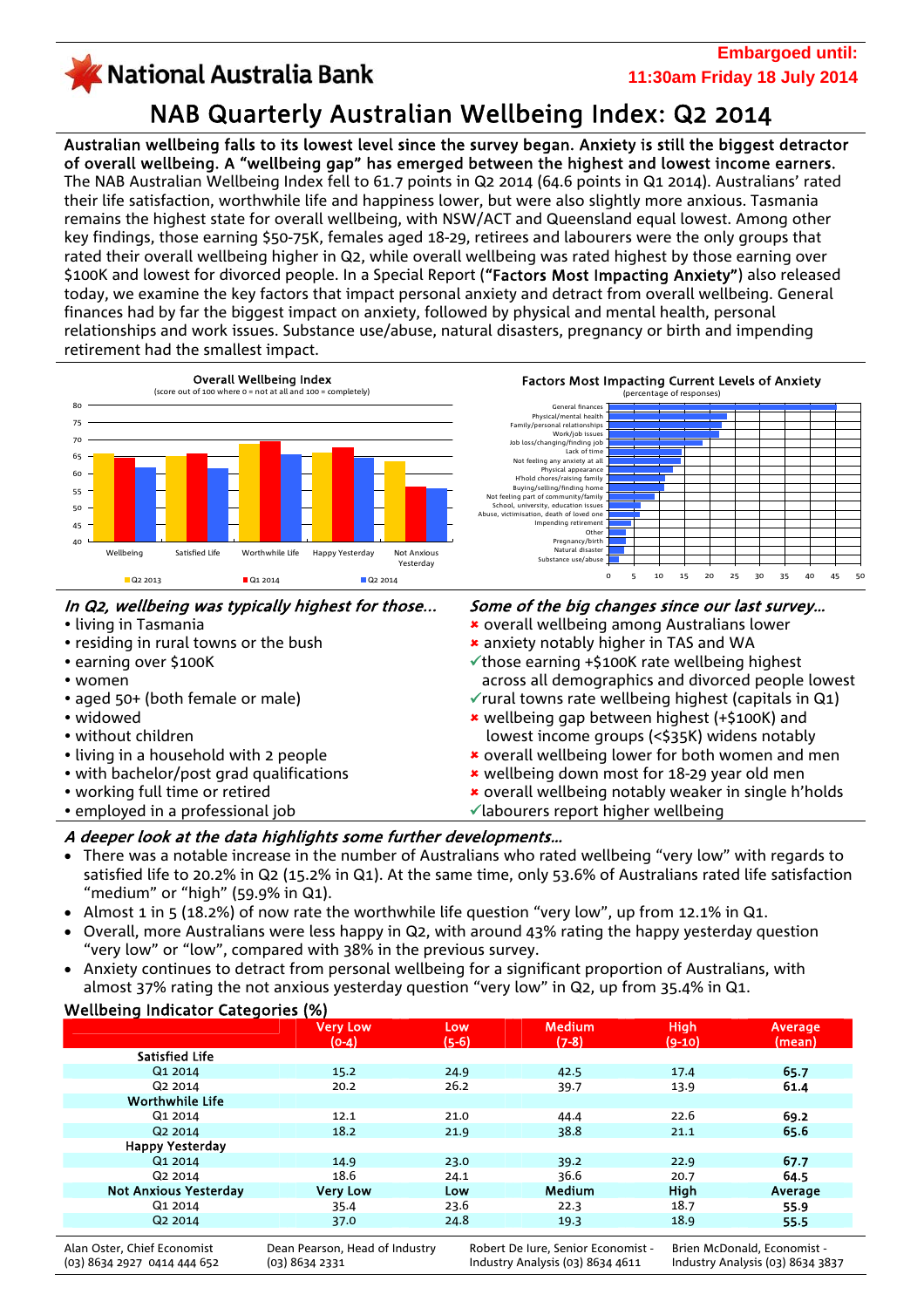# NAB Wellbeing Index: Demographics



Wellbeing Ranked by Category

## $0 =$  "not at all" and 100 = "completely"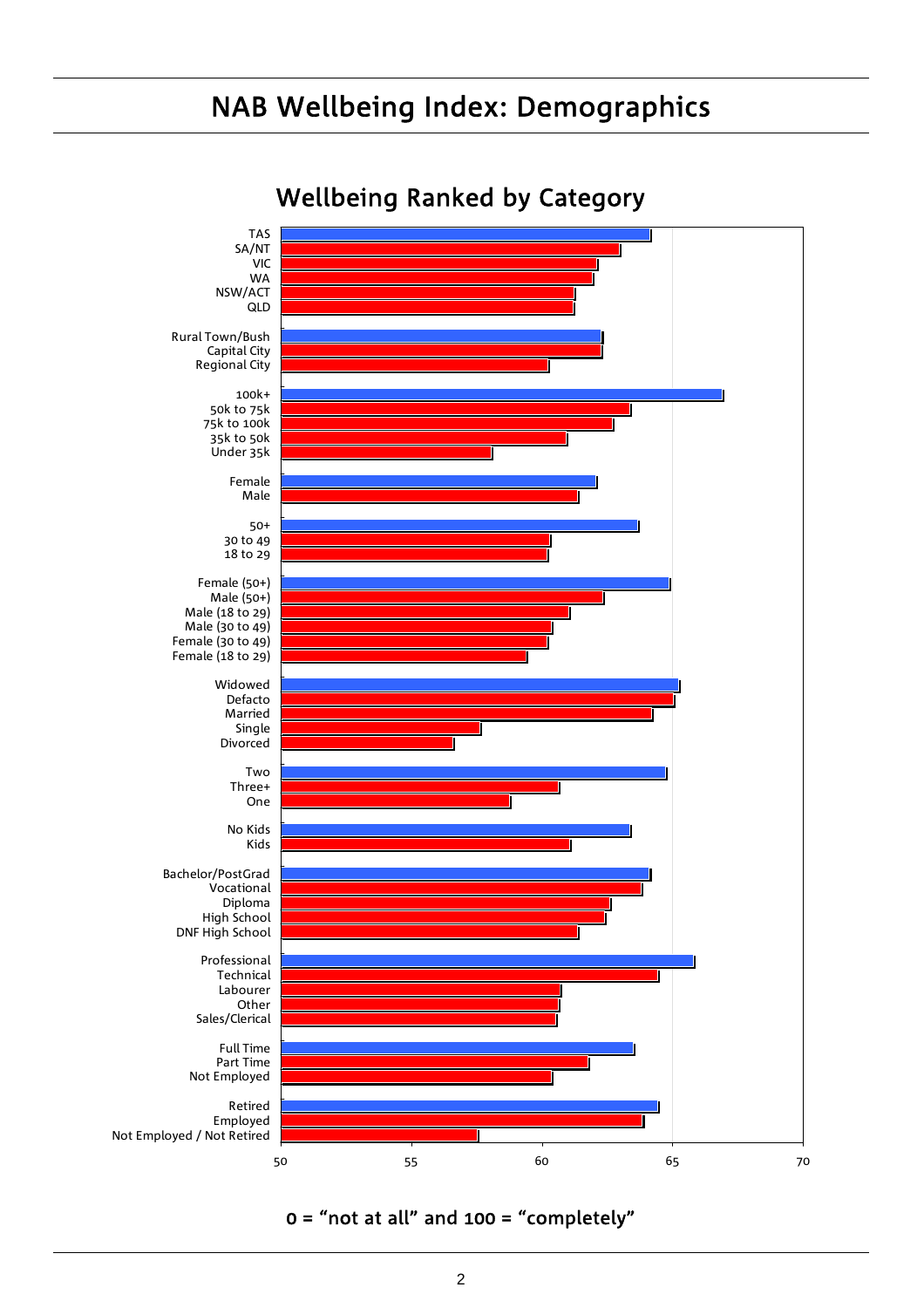# Wellbeing Indicators: directional change since last quarter

| <b>Overall Wellbeing</b> | $\circledR$ |
|--------------------------|-------------|
| <b>Satisfied Life</b>    | ભ           |
| l Worthwhile Life        | ⇔           |
| Happy Yesterday          | ભ           |
| Not Anxious Yesterday    | ભ           |

|                             | Overall                      | Satisfied        | Worthwhile       | <b>Happy</b>     | <b>Not</b><br><b>Anxious</b> |
|-----------------------------|------------------------------|------------------|------------------|------------------|------------------------------|
|                             | Wellbeing                    | Life             | <b>Life</b>      | Yesterday        | Yesterday                    |
| <b>State &amp; Location</b> |                              |                  |                  |                  |                              |
| NSW/ACT                     | ම                            | ම                | ම                | ම                | $\odot$                      |
| Victoria                    | ම                            | ම                | ම                | ම                | $\odot$                      |
| Queensland                  | ම                            | ම                | ම                | ම                | $\odot$                      |
| <b>WA</b>                   | ම                            | ම                | ම                | ම                | ම                            |
| SA/NT                       | ම                            | ඔ                | ම                | ම                | ම                            |
| Tasmania                    | ඔ                            | ඔ                | ඔ                | ම                | ම                            |
| Capital City                | ඔ                            | ම                | ඔ                | ම                | ම                            |
| <b>Regional City</b>        | ම                            | ම                | ම                | ම                | ම                            |
| Rural Town/Bush             | ම                            | ඔ                | $\circledcirc$   | ම                | $\odot$                      |
| Income                      |                              |                  |                  |                  |                              |
| Over \$100K                 | ම                            | ම                | ම                | ම                | ම                            |
| \$75-100K                   | ම                            | ම                | ම                | ම                | ම                            |
| \$50-75K                    | $\overline{\mathbb{O}}$      | ඔ                | ඔ                | $\circledcirc$   | $\odot$                      |
| \$35-50K                    | ම                            | ඔ                | ම                | ම                | $\odot$                      |
| Under \$35K                 | ඔ                            | ම                | ම                | ම                | ම                            |
| Gender                      |                              |                  |                  |                  |                              |
| Female                      | ම                            | ම                | ම                | ම                | $\odot$                      |
| Male                        | ම                            | ම                | ම                | ම                | ම                            |
| <b>Gender &amp; Age</b>     |                              |                  |                  |                  |                              |
| Female (18 to 29)           | $\odot$                      | ම                | $\odot$          | $\odot$          | ම                            |
| Male (18 to 29)             | ම                            | ඔ                | ම                | ම                | ම                            |
| Female (30 to 49)           | ම                            | ඔ                | ඔ                | ම                | $\odot$                      |
| Male (30 to 49)             | ම                            | ඔ                | ඔ                | ම                | $\odot$                      |
| Female (50+)                | ම                            | ම                | ම                | ම                | $\odot$                      |
| Male (50+)                  | ම                            | ම                | ම                | ම                | ම                            |
| Age                         |                              |                  |                  |                  |                              |
| 18-29                       | ම                            | ම                | ම                | ම                | ම                            |
| 30-49                       | ම                            | ම                | ම                | ම                | $\circledcirc$               |
| $50+$                       | ම                            | ම                | ම                | ම                | ම                            |
| <b>Marital Status</b>       |                              |                  |                  |                  |                              |
| Single                      | ဗ                            | ဗ                | ဗ                | ဗ                | ಲ                            |
| Defacto                     | ම                            | ඔ                | $\circledcirc$   | ම                | ම                            |
| Married                     | ම                            | ම                | ම                | ම                | ම                            |
| Divorced                    | ම                            | ම                | ම                | ම                | ම                            |
| Widowed                     | ම                            | ම                | ම                | ම                | ම                            |
| Household Status/Size       |                              |                  |                  |                  |                              |
| Children                    | $\circledS$<br>$\circledast$ | $\circledS$<br>ම | $\circledS$<br>ම | $\circledS$<br>ම | $\circledS$<br>ම             |
| No Children                 | $\circledcirc$               | ම                | ම                | ම                | $\overline{\mathbf{e}}$      |
| One                         | $\circledcirc$               | ම                | ම                | ම                | ම                            |
| Two                         | ම                            | ම                | ම                | ම                | ම                            |
| Three +                     |                              |                  |                  |                  |                              |

…continued on next page

## LEGEND:  $\circledcirc$  = up  $\otimes$  = down  $\circledcirc$  = unchanged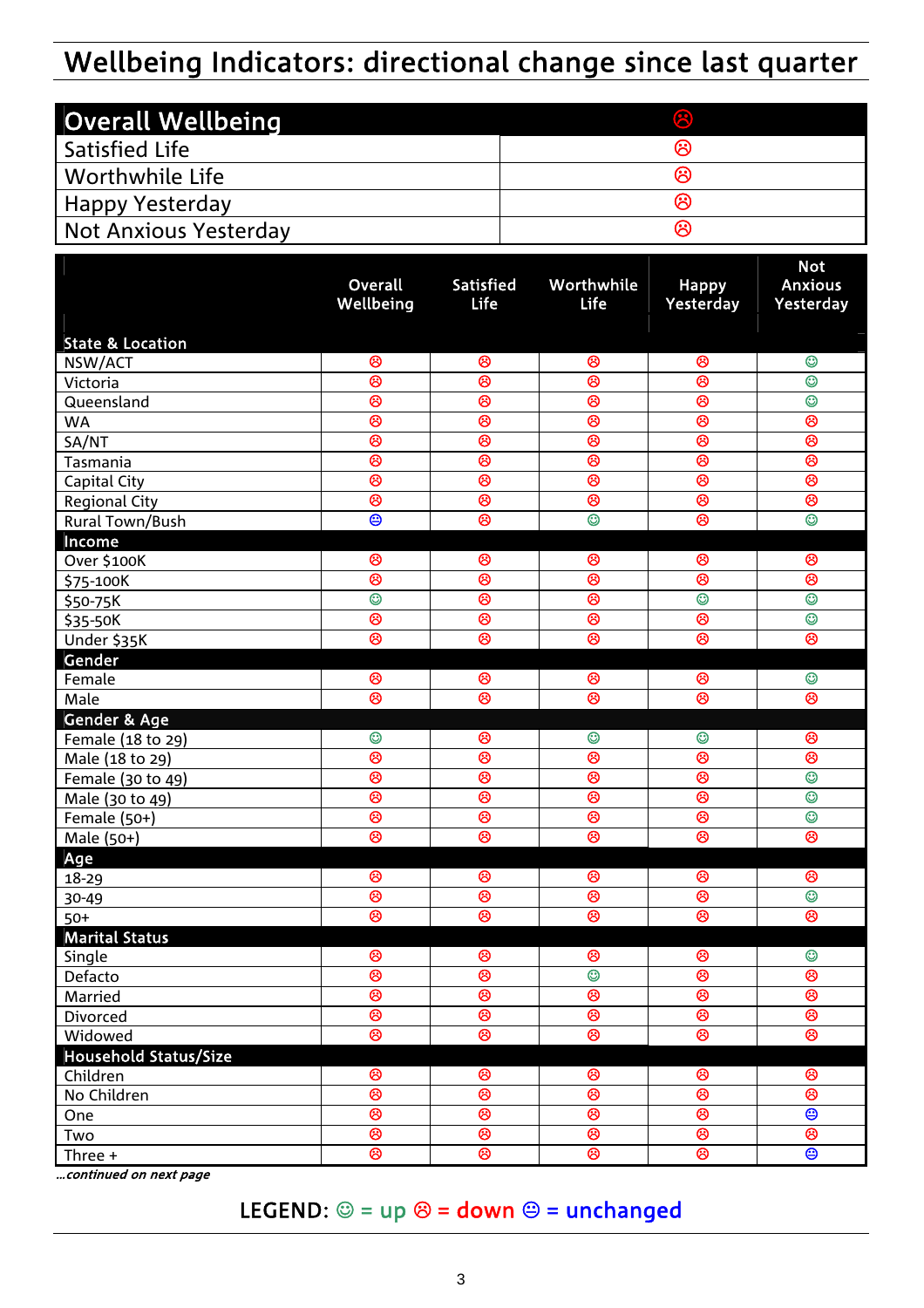# Wellbeing Indicators: directional change since last quarter

|                            | Overall<br>Wellbeing | <b>Satisfied</b><br>Life | Worthwhile<br><b>Life</b> | <b>Happy</b><br>Yesterday | <b>Not</b><br><b>Anxious</b><br>Yesterday |
|----------------------------|----------------------|--------------------------|---------------------------|---------------------------|-------------------------------------------|
| <b>Education</b>           |                      |                          |                           |                           |                                           |
| Bachelor/Post Grad         | ම                    | ම                        | ම                         | ම                         | ම                                         |
| Diploma                    | ම                    | ම                        | ම                         | ම                         | ම                                         |
| Vocational                 | ම                    | ම                        | ම                         | ම                         | ම                                         |
| High School                | ම                    | ම                        | ම                         | ම                         | ම                                         |
| <b>DNF High School</b>     | ම                    | ම                        | ම                         | ම                         | $\odot$                                   |
| <b>Employment Status</b>   |                      |                          |                           |                           |                                           |
| <b>Full Time</b>           | ම                    | ම                        | ම                         | ම                         | $\odot$                                   |
| Part Time                  | ම                    | ම                        | ම                         | ම                         | ම                                         |
| Not Employed               | ම                    | ම                        | ම                         | ම                         | ම                                         |
| Employed                   | ම                    | ම                        | ම                         | ම                         | $\circledcirc$                            |
| Retired                    | $\odot$              | $\odot$                  | $\odot$                   | $\odot$                   | ම                                         |
| Not Employed / Not Retired | ම                    | ම                        | ම                         | ම                         | ම                                         |
| <b>Employment Type</b>     |                      |                          |                           |                           |                                           |
| Professional               | ම                    | ම                        | ම                         | ම                         | ☺                                         |
| Technical                  | ම                    | ම                        | ම                         | $\odot$                   | $\odot$                                   |
| Labourer                   | $\odot$              | $\odot$                  | $\odot$                   | $\odot$                   | ම                                         |
| Sales/Clerical             | ම                    | ම                        | ම                         | ම                         | ම                                         |
| Other                      | ශ                    | ම                        | ශ                         | ඹ                         | $\odot$                                   |

# LEGEND:  $\circledcirc$  = up  $\circledcirc$  = down  $\circledcirc$  = unchanged

# Main Findings

- $\Box$  The NAB Australian Wellbeing Index fell to 61.7 points in Q2 2014 (64.6 points in Q1 2014). Australians' rated their life satisfaction, worthwhile life and happiness lower, but were also slightly more anxious.
- $\Box$  Anxiety continues to be the biggest detractor to the overall wellbeing of Australians. General finances had by far the biggest impact on personal anxiety, followed by physical/mental health, personal relationships and work issues. Substance use/abuse, natural disasters, pregnancy or birth and impeding retirement had the smallest impact (see our special report "Factors Most Impacting Anxiety" also released today).
- $\Box$  Tasmania continues to rate as the highest state for overall wellbeing and for all measures except anxiety, where it rated worst. NSW/ACT and Queensland were equal lowest. Australians located in rural towns/bush now also rate their overall wellbeing highest (lowest in Q1 2014).
- $\Box$  Wellbeing fell in all income groups but remains highest for those earning +\$100K. A notable wellbeing gap has also emerged between the highest (+\$100K) and lowest (<\$35K) income earners.
- $\Box$  Women still rate their overall wellbeing marginally above men and the gap has widened slightly.
- $\Box$  Overall wellbeing fell in all age groups for both men and women except for women aged 18-29. The 50+ age group continue to rate their wellbeing highest for all questions and remain significantly less anxious.
- $\Box$  Wellbeing was scaled back most among widows, but is still highest in this demographic. Singles and married couples rated satisfied life, worthwhile life and happiness notably lower than all other groups.
- $\Box$  Although those households without children were more pessimistic than those with kids this quarter, their wellbeing scores continue to measure higher for all survey questions, especially anxiety.
- $\Box$  Single households reported by far the biggest falls in overall wellbeing by household size and single households now have the lowest scores for all survey questions except anxiety.
- $\Box$  Overall wellbeing remains highest for Australians with bachelor/post grad qualifications, who continue to rate all survey questions highest except anxiety.
- $\Box$  Overall wellbeing was rated lower across all employment types. Those not employed rated their wellbeing significantly lower, possibly reflecting welfare changes announced in the May Federal budget. In contrast, retirees were one of the few groups to report higher overall wellbeing in Q2.
- $\Box$  Overall wellbeing fell across all employment types, except labourers, who rated their wellbeing slightly higher. Sales/clerical workers reported the biggest falls in wellbeing, while overall wellbeing continues to rate highest among professional workers.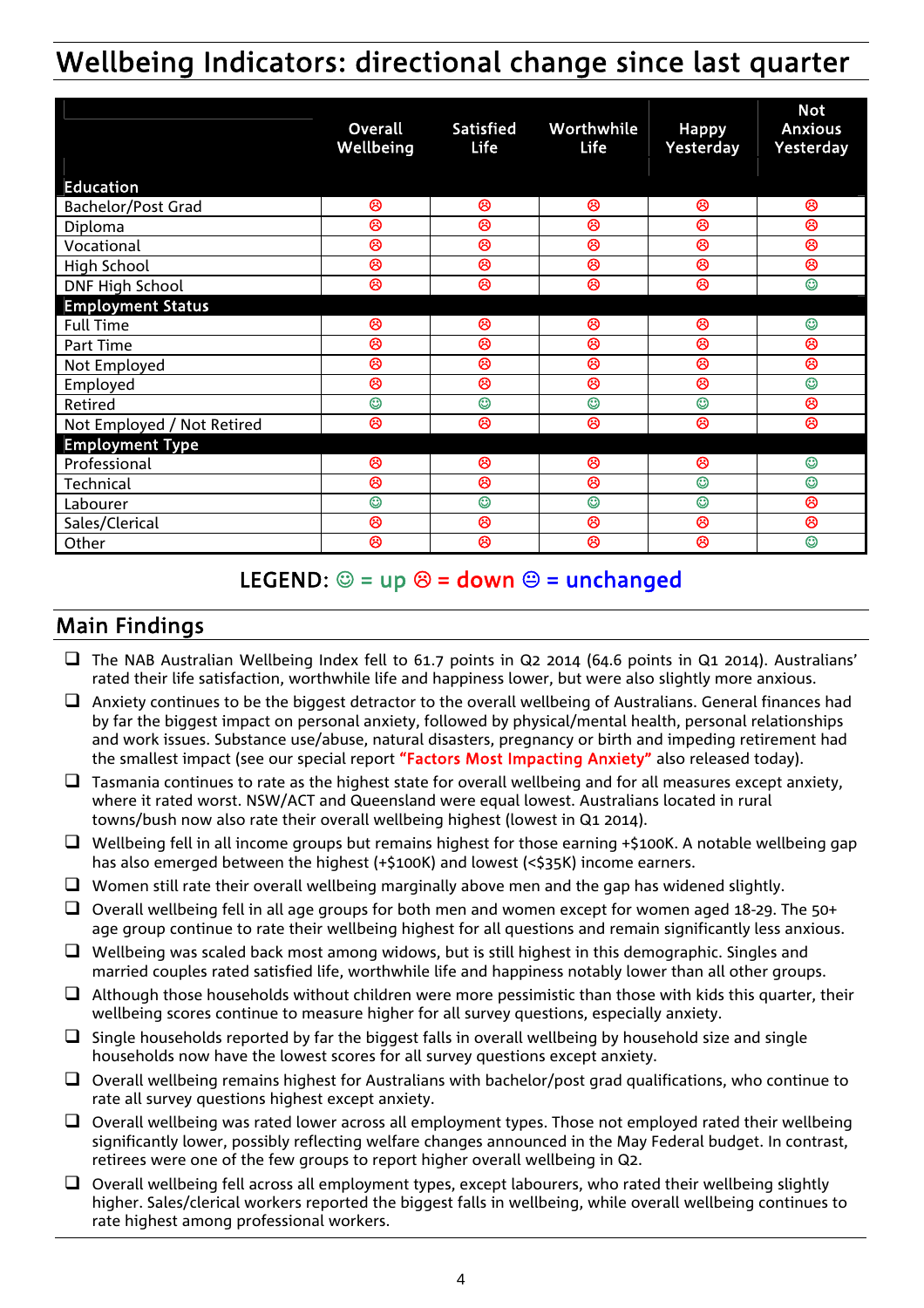# **NAB Quarterly Australian Wellbeing Index - Main Charts**

Wellbeing fell in all states, with the biggest declines in TAS and WA, where anxiety was notably higher in both states. However, TAS continues to rate as the highest state for overall wellbeing and for all measures except anxiety, where it rated worst. NSW/ACT and QLD were equal lowest.

Wellbeing fell in capital and regional cities, with lower scores for all survey questions, especially satisfied life, worthwhile life and happiness. Overall wellbeing was unchanged in rural towns/bush, with Australians located in this area now also scoring their overall wellbeing highest, after being lowest in Q1.

> Overall Wellbeing by Location (score out of 100 where  $0 = not$  at all and 100 = completed to  $(100 + 100)$



 $40$ Wellbeing Satisfied Life Worthwhile Life Happy Yesterday Not Anxious Yesterday **Capital city Regional city Rural Town/Bush** -6 -5 -4 -3 -2 -1 0 1 2 3 4 Wellbeing Satisfied Life Worthwhile Life Happy Yesterday Not Anxious Yesterday change in score since last quarter

Wellbeing fell in all income groups, with larger falls in the <\$35K and \$75-100K groups, which both rated their life satisfaction, worthwhile life and happiness lower much lower. A notable wellbeing gap has also emerged between the highest and lowest earners.



Wellbeing was rated lower by both women and men, although women still rate their overall wellbeing marginally above men. Women rated their wellbeing above men for all survey questions except anxiety, despite a small improvement in their anxiety scores.



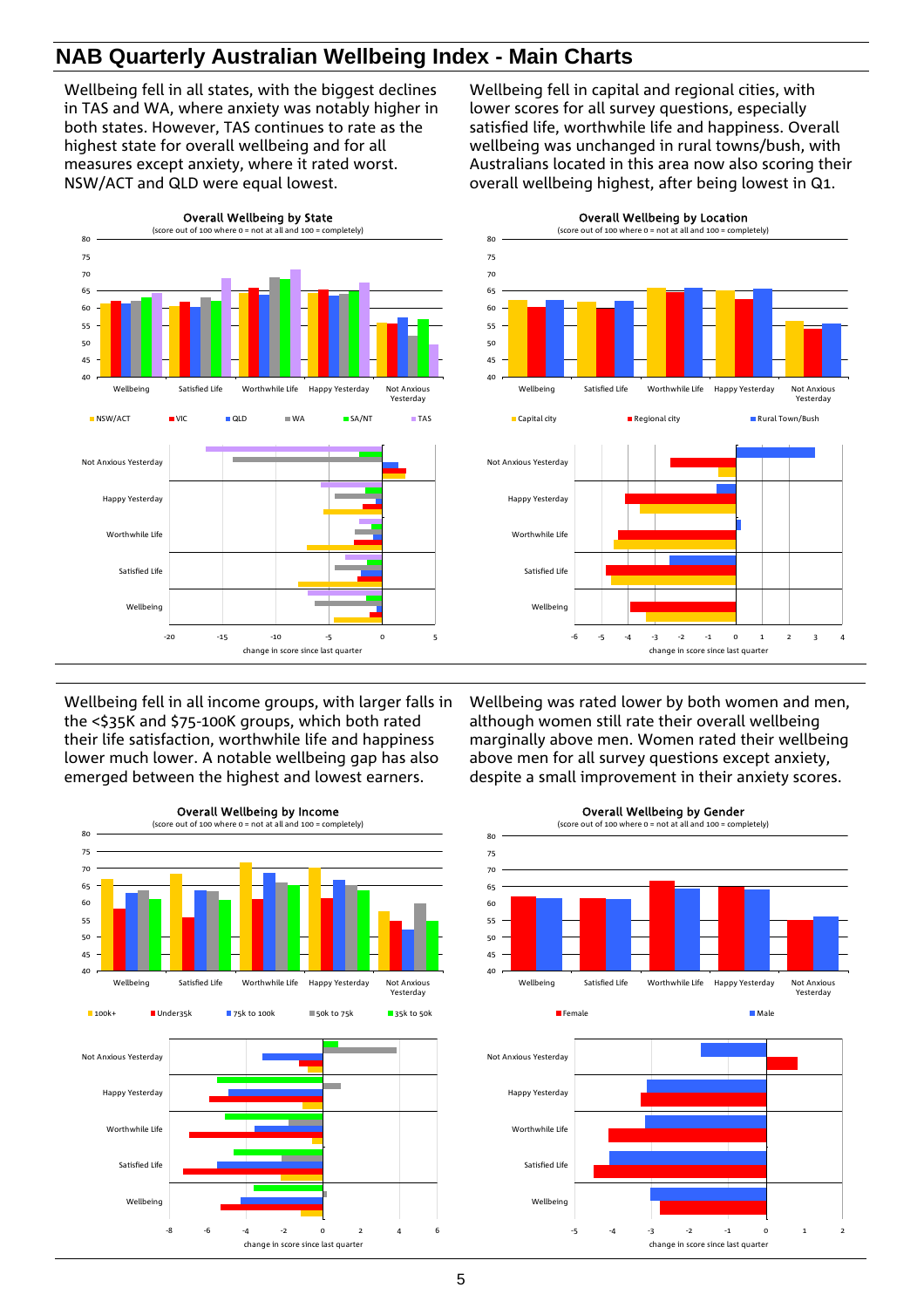Overall wellbeing deteriorated in all age groups and for both men and women, except for women aged 18- 29. Despite this improvement, 18-29 year old men continue to rate their wellbeing above similarly aged women. In contrast, women aged 50+ rated their overall wellbeing above men, while wellbeing was similar among 30-49 year olds.

More broadly, overall wellbeing fell in all age groups. The biggest fall was registered in the 50+ age group, led by much lower wellbeing scores for the life satisfaction, worthwhile life and happiness questions. However, the 50+ group continues to report the highest levels of wellbeing across all four survey questions and are significantly less anxious.



Overall Wellbeing by Age<br>
of 100 where 0 = not at all and 100 = completely)



Wellbeing was scaled back most among widows for nearly all survey questions, but they still rated their overall wellbeing highest in this demographic. It was also notable that singles and married couples rated satisfied life, worthwhile life and happiness much lower than all other groups in Q2.



Overall wellbeing was rated lower by households with children and by those without children. Although those households without children were more pessimistic this quarter, their wellbeing scores continue to measure higher for all survey questions, especially anxiety.





Overall Wellbeing by Household - Kids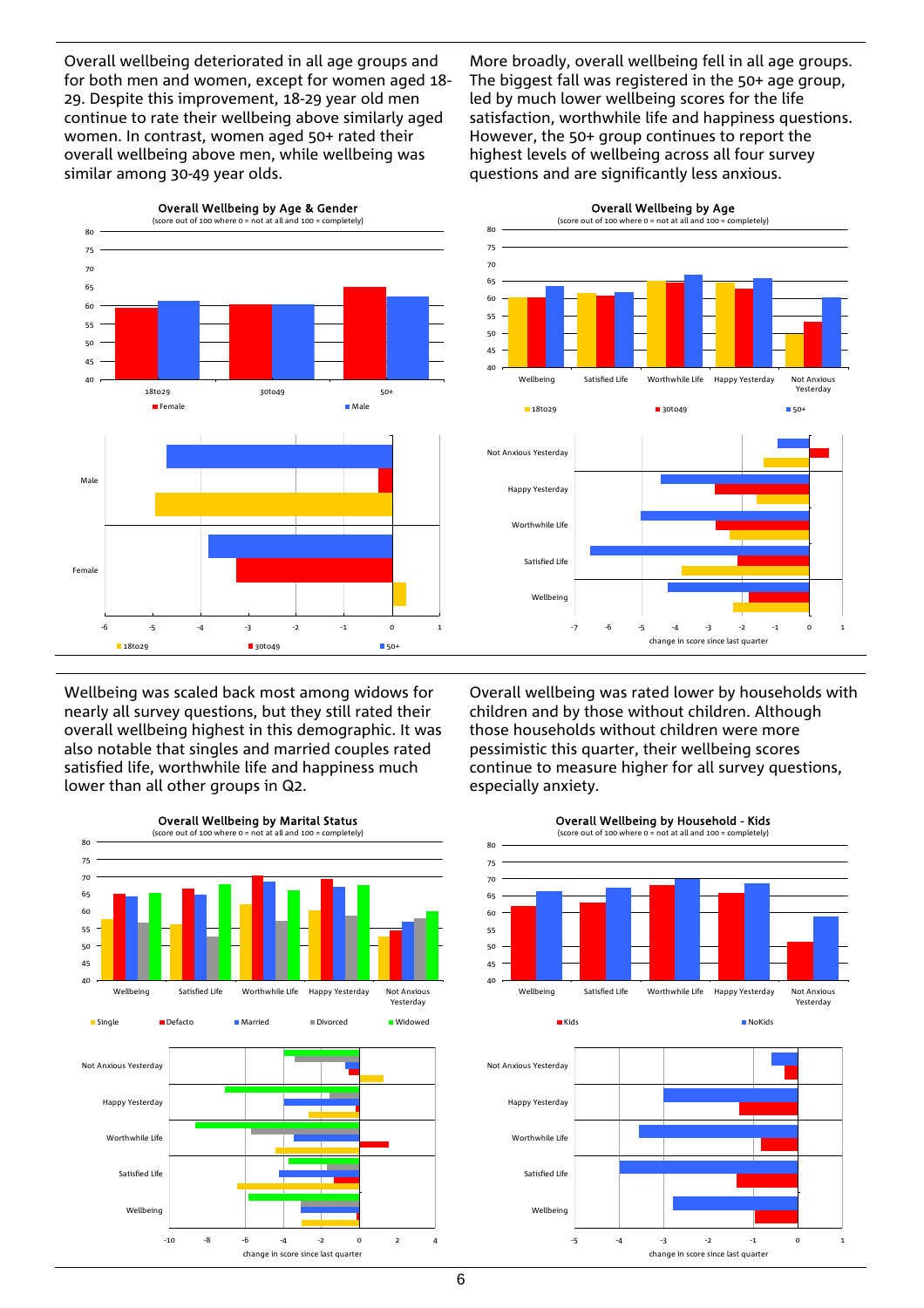By household size, all groups rated their wellbeing lower. However, single households reported by far the biggest falls, especially with regards to the satisfied life, worthwhile life and happiness questions. Overall wellbeing is now also lowest in single households for all survey questions except anxiety.

All groups by educational attainment rated their wellbeing lower for all survey questions, bar those that did not finish high school who were somewhat less anxious. Australians with bachelor/post grad qualifications continue rate all survey questions highest except anxiety.



Overall wellbeing fell for all employment types. However, those not employed rated their wellbeing significantly lower, especially with regards to the satisfied life, worthwhile life and happiness questions, which may have in part been by welfare cuts announced in the recent Federal budget.



Retirees were one of the few groups to report higher overall wellbeing in Q2. Specifically, this group rated the life satisfaction, worthwhile life and happy yesterday survey questions higher, which offset a considerably lower score for the not anxious yesterday question.

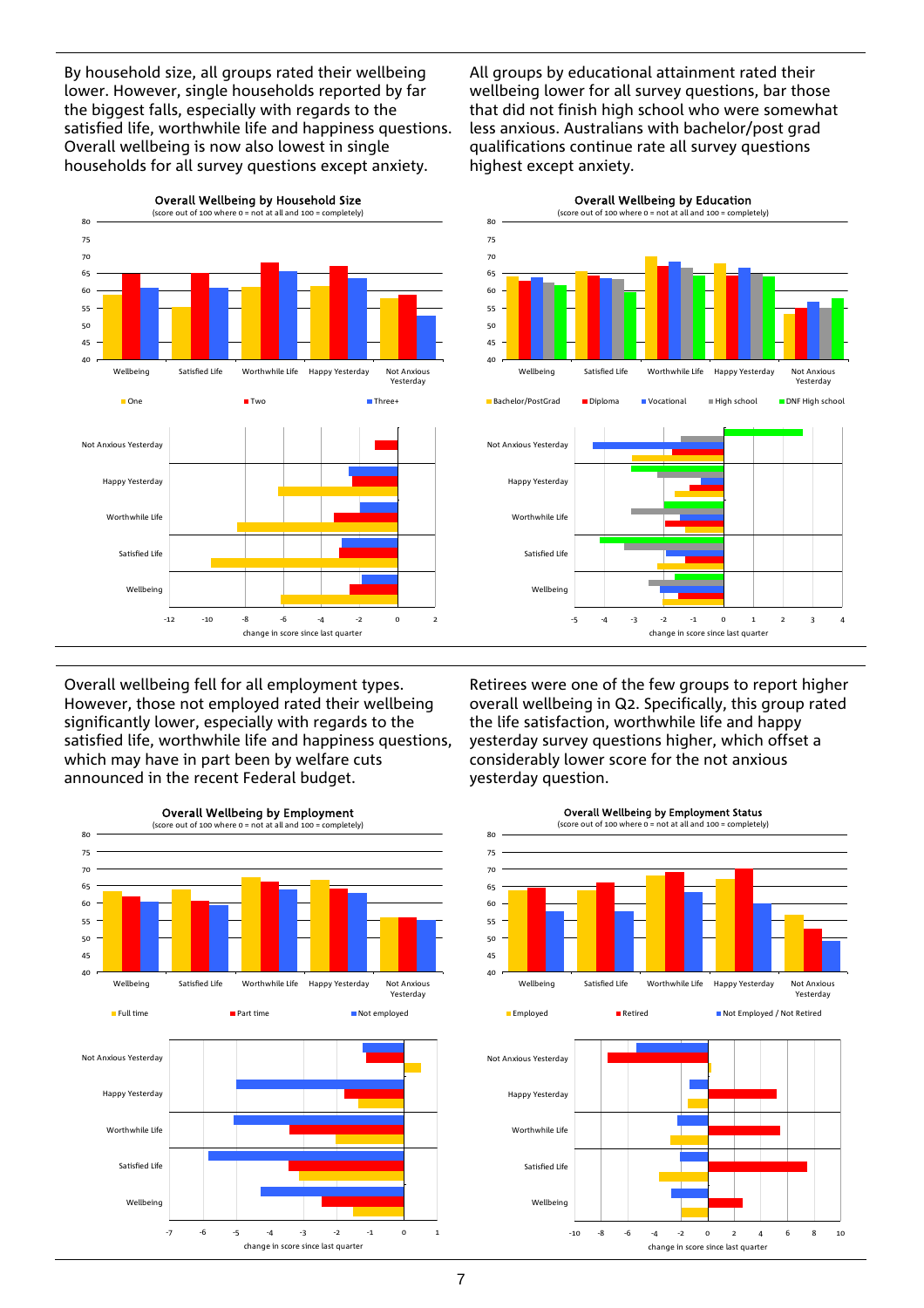Overall wellbeing fell across all employment types, except labourers, who rated their overall wellbeing slightly higher. Sales/clerical workers reported the biggest falls in wellbeing, driven mainly by much lower scores for the satisfied life and worthwhile life questions. Overall wellbeing continues to rate highest for professional workers and for all survey questions, except anxiety.



# **Appendix 1: About the Survey**

The NAB Australian Wellbeing Index was launched in April 2013 in conjunction with the NAB Australian Consumer Anxiety Index with the aim of assessing perceptions of wellbeing and consumer stress.

The NAB Australian Wellbeing Index is based on survey participants' responses to four questions (developed by the UK Office of National Statistics) related to how people "think and feel about their own lives":

- Overall, how satisfied are you with your life nowadays?
- Overall, to what extent do you feel the things that you do in your life are worthwhile?
- Overall, how happy did you feel yesterday?
- Overall, how anxious did you feel yesterday?

All questions were answered on a scale of 0-10 where 0 is "not at all" and 10 is "completely".

Around 2,200 respondents participated in the Q2 2014 survey, with weights applied to age, location and gender to ensure that the survey reasonably reflects the Australian population.

The breakdown of our survey respondents - by age, location, and gender - is shown in the charts below.